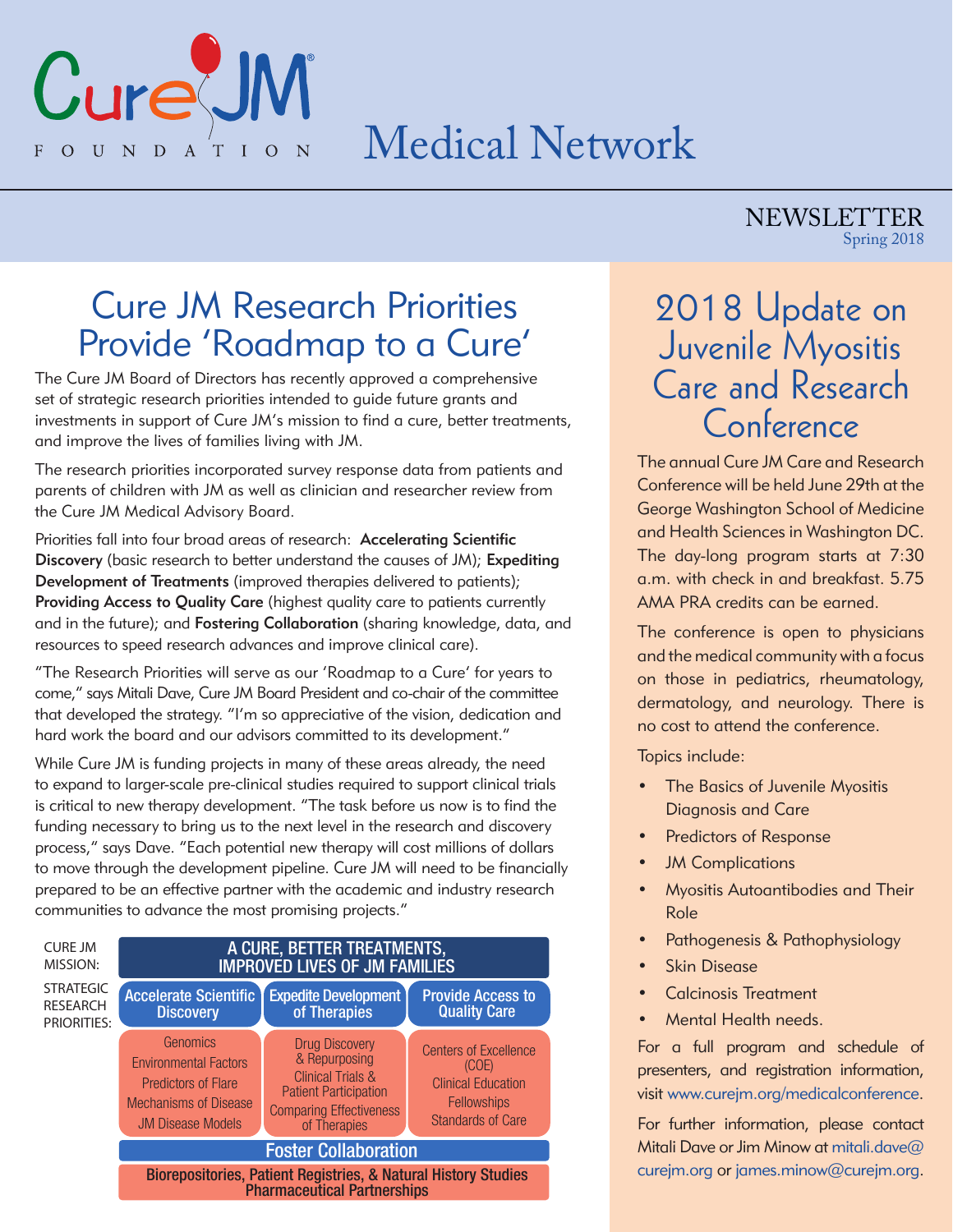# Vamorolone Under Study as Potential Treatment for JDM

Representatives of the Cure JM Foundation attended a recent planning meeting to focus on the design of a possible clinical trial for a potential steroid replacement for the treatment of juvenile dermatomyositis. The compound, vamorolone, is currently in a Phase II clinical trial in 48 Duchenne Muscular Dystrophy children, and biomarker studies have suggested improved safety relative to prednisone.

Vamorolone is a dissociative steroid that retains anti-inflammatory activities while reducing or eliminating common side effects. Phase 1 clinical trial data was recently published at www.sciencedirect.com/science/article/pii/ S0039128X1830045X?via%3Dihub.

Cure JM is working with vamorolone's sponsor, ReveraGen, to design a biomarker-focused "clinical de-risking" JDM trial. Cure JM Medical Advisory Board member Dr. Lauren Pachman serves as the co-principal investigator on a pending NIH grant with ReveraGen CEO Dr. Eric Hoffman. Other Medical Advisory Board members attending the planning meeting were Dr. Lisa Rider, Dr. Brian Feldman and Dr. Kanneboyina Nagaraju, a ReveraGen co-founder.

# Consensus Treatment Plan for Skin Predominant JDM Developed through CARRA

Treating skin disease as a component of JDM is important as it reflects disease activity and may contribute to morbidity, including physical disfigurement, calcinosis and lipodystrophy. Skin disease is a manifestation of active vasculopathy in JDM that is important to monitor and treat. Persistently active skin disease at three and six months after diagnosis is predictive of continued active disease.

Dr. Susan Kim, associate professor of pediatrics UC San Francisco and member of the Cure JM Medical Advisory Board led a group of pediatric rheumatologists in completing a multi-year study to address the subset of children who have the rash of JDM without significant muscle weakness skin predominant JDM. Optimal treatments for these children are unknown.

The work of Kim's group led to the development of Consensus Treatment Plans, or CTPs, to provide guidance and standardize approaches to treating skin predominant JDM. Three treatment options were proposed:

- Hydroxychloroquine alone
- Hydroxychloroquine and methotrexate, and
- Hydroxychloroquine, methotrexate and corticosteroids.

The study was published last year in Pediatric Rheumatology Online and conducted through the Children's Arthritis and Rheumatology Research Alliance (CARRA) consortium of pediatric rheumatology health care providers. Dr. Kim is Vice-Chair of CARRA's JDM Research Committee.

It is hoped that these CTPs can be applied prospectively, through the CARRA Registry, to determine the best treatment approaches and improve outcomes for skin predominant JDM. Dr. Kim points out that these CTPs represent typical, reasonable treatment approaches used by pediatric rheumatologists. They are not standards of care, and do not replace clinical judgment or decision making between the treating physician and patient. Of note, not all available treatment options were included in the study, including, high dose oral or intravenous corticosteroids and intravenous gamma globulin.

Co-authors include Philip Kahn, Angela Robinson, Bianca Lang, Andrew Shulman, Edward Oberle, Kenneth Schikler, Megan Curran, Lilliana Barillas-Arias, Charles Spencer, Lisa Rider and Adam M. Huber. The full article can be found at https://link.springer.com/content/pdf/10.1186/s12969-016-0134-0.pdf



Dr. Susan Kim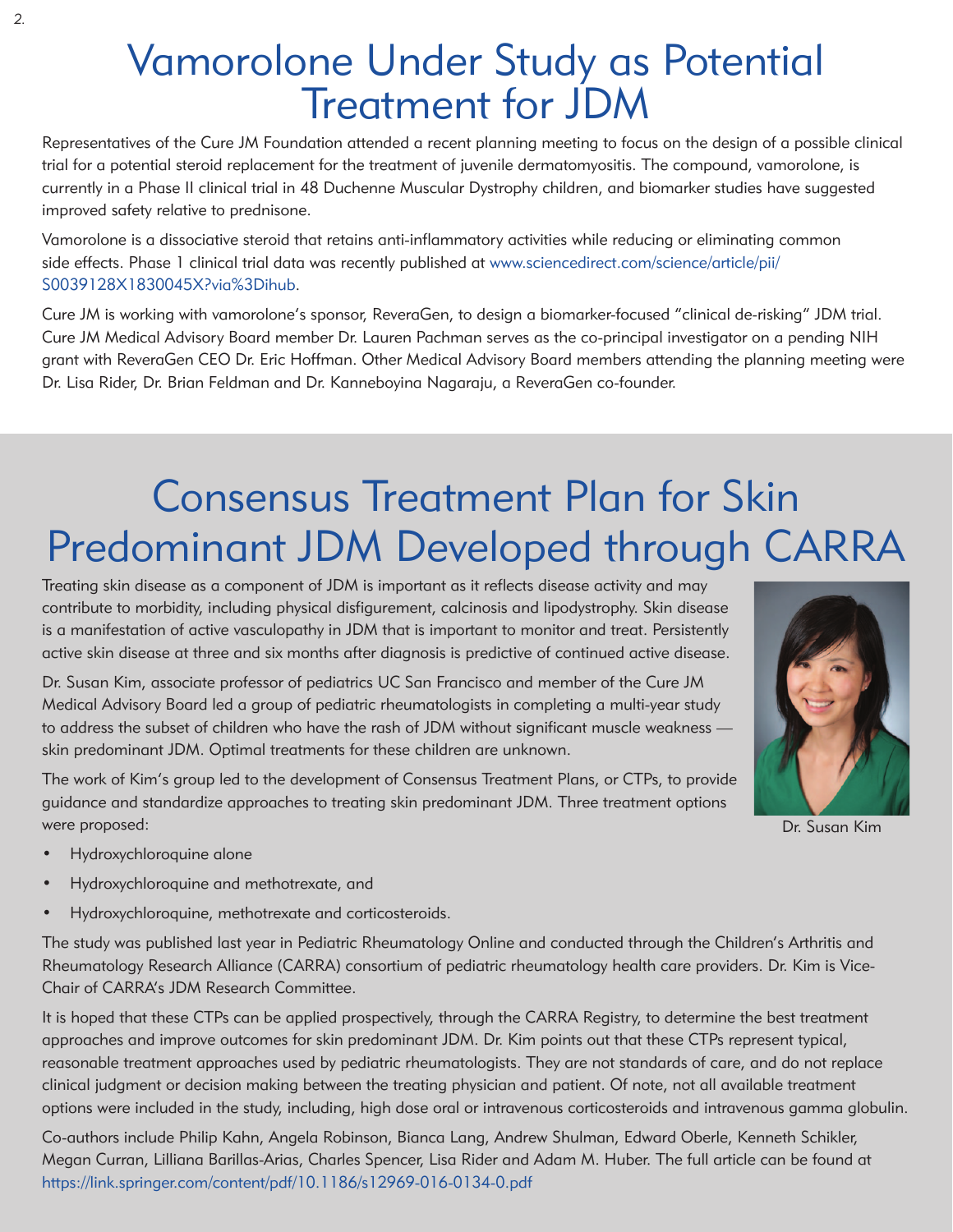## CURE JM SEEKS CHIEF SCIENTIFIC **OFFICER**

The Cure JM Foundation is seeking a Chief Scientific Officer to provide strategic oversight, guidance, and leadership to the Cure JM research program. The CSO is responsible for the timely and effective implementation of the Cure JM Research Priorities as adopted by the Board of Directors, principally through a grants program supporting basic, translational, and clinical research and Cure JM-funded Centers of Excellence.

The CSO serves as Cure JM's science, research, and medical leader, proactively driving the growth and effectiveness of a grants and clinical research program with ambitious timelines to develop improved treatments for children and adults living with Juvenile Myositis. The CSO position is telecommuting and is full or part-time.

For the complete position description and information on how to apply or nominate a candidate, please visit www. curejm.org/cso or contact Jim Minow, Cure JM Executive Director, at james.minow@ curejm.org.

### Cure JM Chapters Invite Your Participation

Cure JM now has 15 established chapters around the U.S. that have been organized by parents of children with Juvenile Myositis. Chapters hold medical education events each year for families and patients.

Pediatric Rheumatologists or other medical professionals interested in attending or participating in chapter educational events are



welcome. If interested, please contact Shannon Malloy at shannon.malloy@curejm.org for information on upcoming dates in your areas. Cure JM chapters have been organized in the following locations:

- Massachusetts and New England (MA, RI, NH, VT, ME)
- Greater-New York (NY, NJ, CT)
- Philadelphia (including Southern New Jersey)
- Washington, D.C., (DC, MD, VA)
- Greater Chicago Area (IL, IN, IA, WI, MI)
- Minnesota (MN, IA, ND, SD, WI)
- Ohio/Western Philadelphia (OH, PA, WV)
- Central Texas (Austin, San Antonio)
- Dallas-Fort Worth (including North Texas and OK)
- Houston (including Southeast Texas)
- Florida
- Louisiana (LA, MS, AL)
- Northern California
- Southern California
- Pacific Northwest (WA, OR, UT, MT, ID)

### Cyclophosphamide - an Effective Second-Line Treatment

A recent study of patients treated with Cyclophosphamide showed a reduction in skin disease, muscle disease and global disease 6, 12 and 24 months after starting the drug. The study, published earlier this year in Arthritis and Rheumatology, compared long-term skin disease, muscle disease and global disease activities in 56 patients treated with the drug compared to 144 patients not treated with the drug. Treated patients reported no side effects.

Patients who were treated with Cyclophosphamide showed significant improvement in skin disease in particular, according to the study's co-author Dr. Claire Deakin.

In patients with severe Juvenile Dermatomyositis, second-line treatments may be required. Cyclophosphamide is used to treat some connective tissue diseases, but evidence of its efficacy in JDM is limited.

In contrast to biologic therapies that are also used as second-line treatments in JDM, Cyclophosphamide is an inexpensive drug requiring a short treatment course of 6–7 months. As long as infections are monitored, the sustained clinical benefit demonstrated by this study suggests that more frequent use of Cyclophosphamide may be warranted.

The entire study can be found at onlinelibrary.wiley.com/doi/10.1002/art.40418/pdf. Principal Investigators within the research study group were Dr. Claire Deakin and Dr. Raquel Campanilo-Marques, both of University College London Great Ormond Street Institute of Child Heath. Other authors included Dr. Lucy Wedderburn and Dr. Clarissa Pilkington.